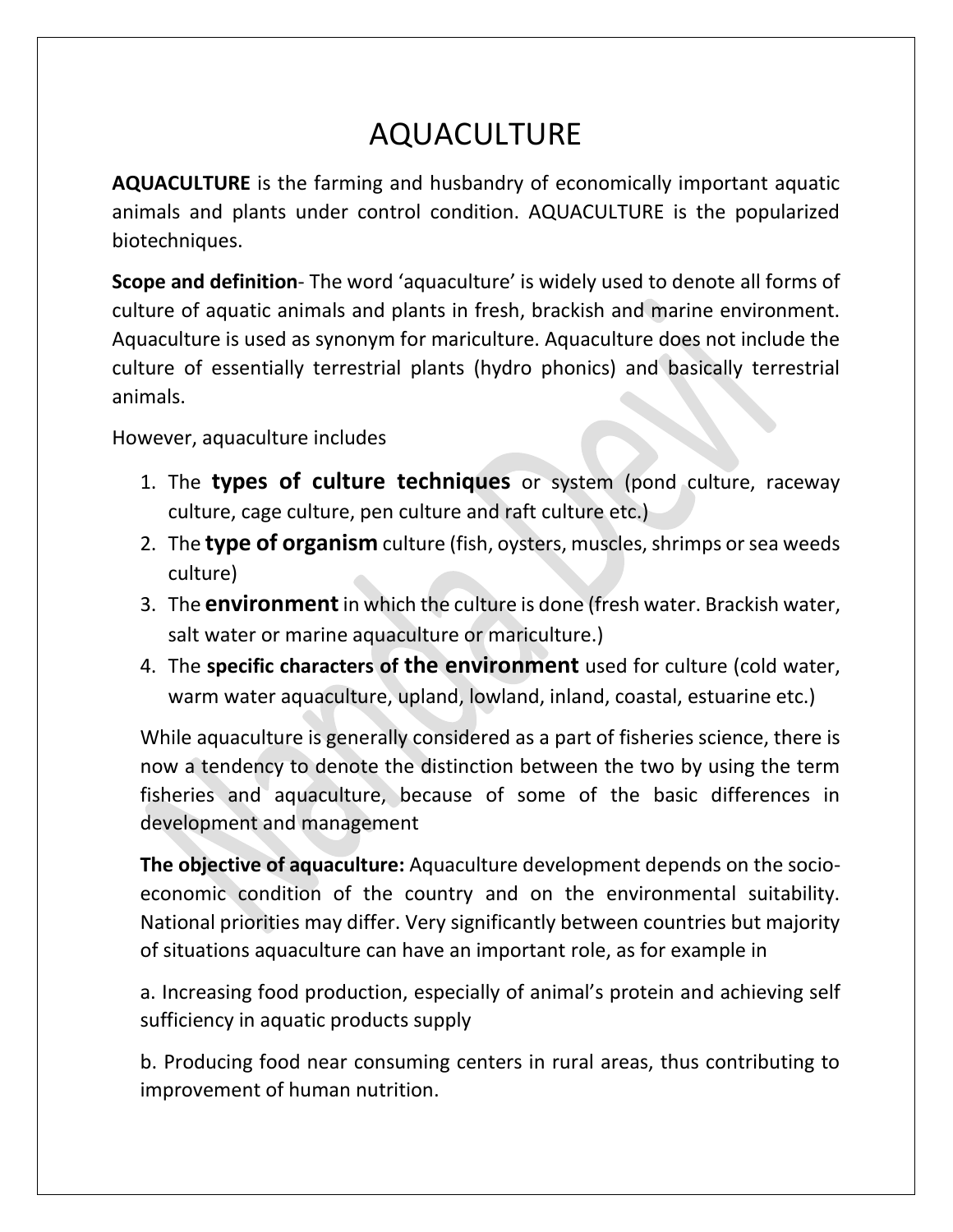c. Supplementing or replacing capture fishery products of over exploited fish and shell fish stock.

d. Generally new sources of employment of farmer and small-scale fisherman and arresting the migration of people from rural to urban areas.

e. Overall development of rural areas through integrated projects, including aquaculture.

f. Earning foreign exchange through export or saving foreign exchange through import substitution.

g. Using wasteland productivity and using organic wastes for food production and environmental management.

h. Creating and maintaining leisure time activities, including sport- fishing and home and public aquaria.

i. Promoting Agro-Industrial development which could include processing and marketing of fishery products, feeds and equipment for aquaculture and sea weeds culture for production of marine colloids, pearl oyster culture etc.

j. Aquaculture could help integrated rural development by generating employment opportunities for many unemployed people in rural areas of developing countries.

## **Common aquaculture species**:

There are several species of shell fish and fin fish and plants are used in experimental or commercial aquaculture. But the bulk of present-day production is based on a smaller number of species. Some of the species are from the family *Acypenseridae, Cyprinidae, Salmonidae, Heteroptidae, Chanidae, Siluridae, Claridae, Anguillidae* etc. etc.

From the Cyprinidae carps are generally used for aquaculture and some species from carps are common carps, Chinese carps, Indian Major carps etc.

From trout's and salmons, the species are rainbow trout, brown trout etc. and from Salmons salmosolar is important. Important catfishes are the *pangasius, clarius batrachus*. Some are fin fishes like the Murrells (snake headed)-*Channa marulius, C. punctatus, C. straitus, Gauramis, Acipenser* etc. From eel *Anguilla*